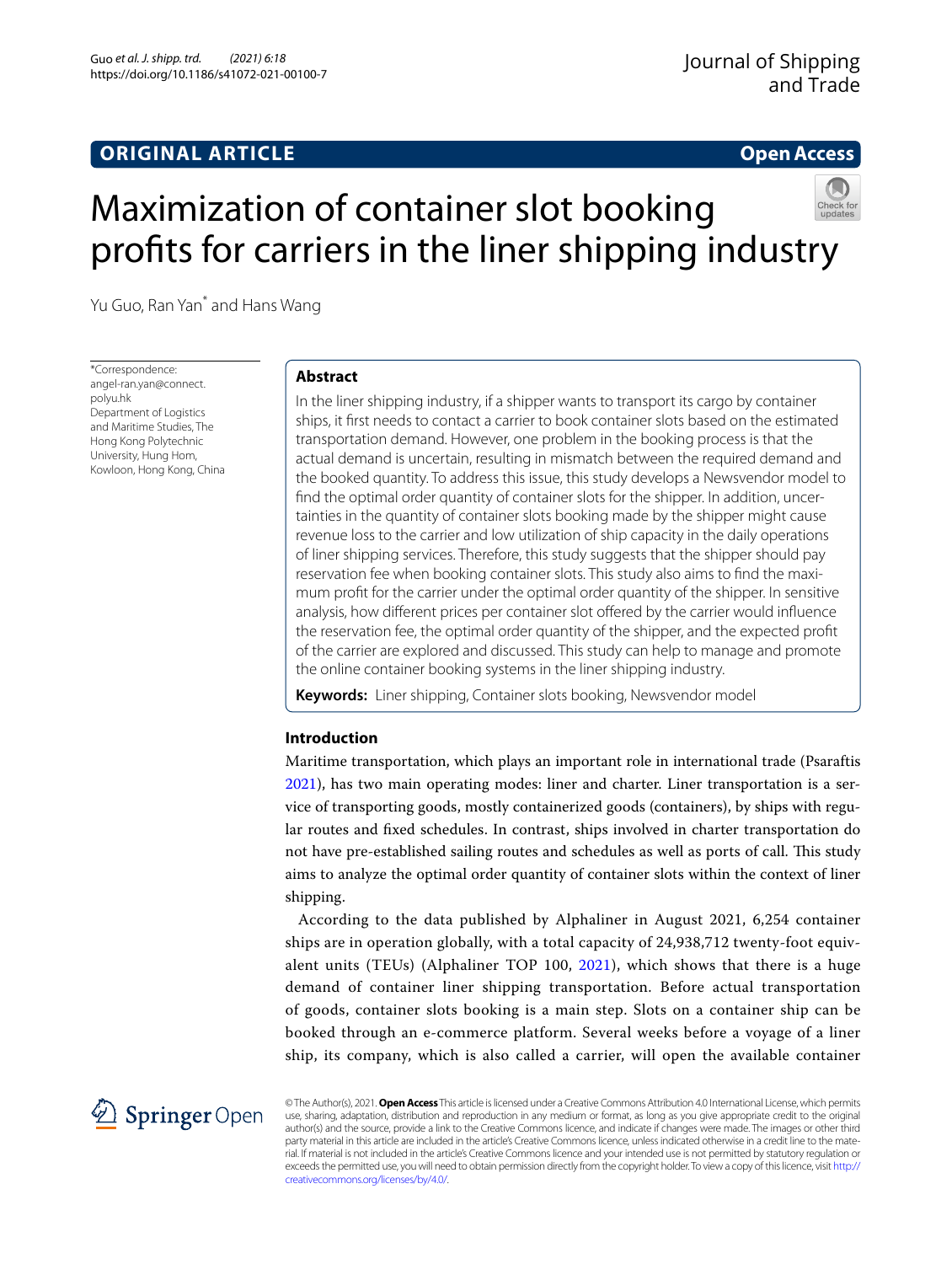slots on that liner ship for online booking. If a shipper wants to transport his/her cargo to the destination port using liner shipping services, it first needs to contact the liner shipping company to book container slots through the e-commerce platform based on the estimated demand. Next, the shipping company accepts the booking and asks customer (i.e., shipper) to pack the cargo into the containers and deliver them to the container yard. Finally, the containers are loaded onto the liner ship and transported to the destination port.

Nowadays, e-commerce has provided an alternative way to launch shipping services, even in the relatively traditional maritime industry. For example, China has successfully used e-commerce in shipping and trade services to reduce delivery time (Panova et al. [2019\)](#page-8-2). A series of shipping e-commerce platforms have also emerged in the shipping market. For example, Maersk launched its online ordering channel of container slots called Maersk Spot. More than 3000 shippers ordered slots on Maersk Spot, and the ordered quantity increased from over 50,000 forty-foot-equivalent units (FEUs) in the second quarter of 2019 (Wagner [2019\)](#page-8-3) to 300,000 FEU in the fourth quarter of 2019 (Johnson [2020](#page-8-4)). Moreover, the "Internet + shipping" provides a new way to book container slots online, where liner shipping companies are trying to explore online sales channels to sell container slots (Lam and Zhang [2019](#page-8-5)). The development of 5G networks is expected to further enhance the efficiency of e-commerce platforms. In the liner shipping industry, e-commerce enables the traditional paper-based booking system to evolve into a more advanced online booking system. Two advantages can be offered by e-commerce platforms. First, shippers can efficiently access the newest available container slot information via the internet and make container booking plans according to their needs. Second, liner companies are able to obtain the up-to-date container reservation information and make corresponding adjustments in time. Thus, booking container slots online is beneficial to both shippers and carriers.

One problem in the booking process is that the number of slots ordered by shippers is based on estimation in most cases. However, the actual demand is uncertain as many factors, e.g., market environment and natural conditions, can impact the demand. As a result, the actual demand and the ordered quantity of containers may not match. More specifcally, there are three cases of the demand uncertainty faced by a shipper. In the frst case, the number of booked slots exceeds the actual demand; as a result, the shipper will cancel some slots. In the second case, the number of booked slots equals the actual demand. In the third case, the booked slots are fewer than the actual demand.

Consequently, the uncertainty brings risks to the carrier because the un-utilized container slots fail to generate revenue and thus cause revenue loss. Therefore, carriers should adopt a strategy to guarantee their profts. In this study, we assume that a shipper is required to pay a reservation fee when booking container slots and the remaining container fee will be paid after the cargo has been unloaded at the departure port. In other words, the reservation fee will become part of the transportation fee if the shipper successfully transports the estimated amount of cargo to the destination port. Meanwhile, the reservation fee will be non-refundable if the shipper cancels some or all the booked container slots.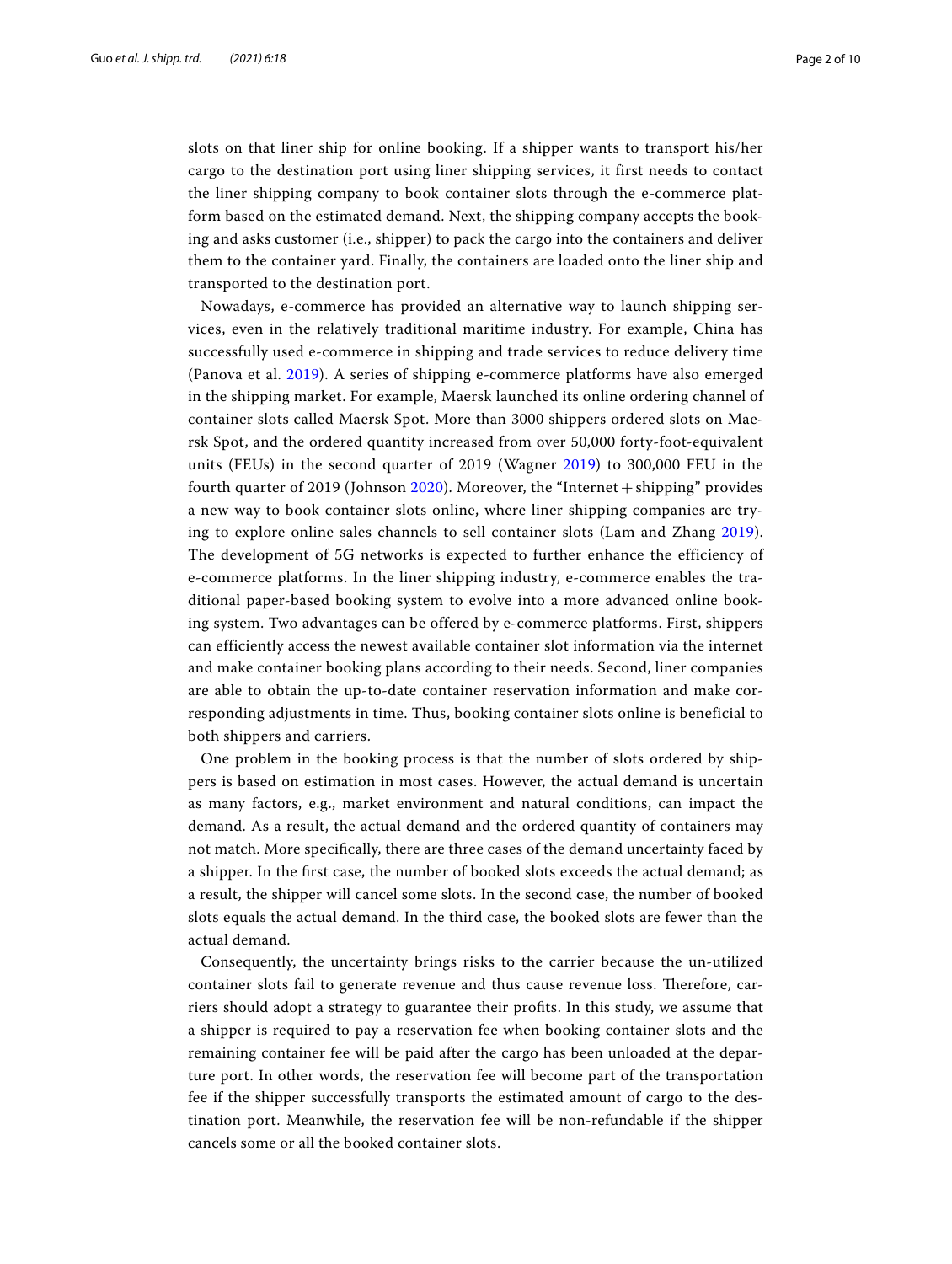#### **Literature review**

Research papers of maximizing the carrier's proft from container slots booking can be divided into two streams. One stream is focused on slot allocation, which is related to inventory control in revenue management. For example, Pei et al. ([2007](#page-8-6)) developed a slot allocation model and proposed a method to calculate the allocation of containers according to diferent characteristics of ports and ships. Mao and Shen [\(2016\)](#page-8-7) proposed a probability scheme-based slot allocation model for vehicular networks. Feng and Xiao [\(2006](#page-8-8)) developed a comprehensive decision support model to integrate decisions on pricing and allocation of container slots' capacity. They found that the optimal decision was infuenced by price, and strength of demand. Peng et al. [\(2017\)](#page-8-9) proposed hybrid scheduling mechanisms that integrated the advantages of both distributed and centralized scheduling mechanisms. Atmayudha et al. [\(2021](#page-8-10)) stated that optimization is to select the best option of the type of ships (e.g., diesel or LNG) that carry crude oil to the refnery unit in each scenario. Lee et al. ([2007](#page-8-11)) claimed that selling slots to the right customer with the right price at the right time could generate the maximum beneft for a liner company. Feng and Chang ([2010](#page-8-12)) formulated a mathematical programming model to maximize the operational proft of slot allocation for ocean carriers, subject to constraints of vessel capacity, container demand, and empty container supply. Guo et al. ([2018\)](#page-8-13) established a stochastic allocation model considering the multiple dimensions of container type, size, deadweight tonnage, and capacity. Tis model was then combined with long-term contractual customer booking requirements and the randomness of supply and demand.

In practice, many factors can infuence the demand for container slots in the shipping industry. Nevertheless, shippers book container slots based on the estimated demand in most cases, causing a possible mismatch between the actual and estimated container demands. As a result, shippers must cancel some or book more slots from the shipping market at a higher price. Therefore, another stream of container slot research is focused on the overbooking of container slots and analyzes the problem of container slot cancellation. For example, Wang et al. [\(2007\)](#page-8-14) calculated the maximum expected proft and focused on the problem of overbooking in liner shipping. Later, Wang and Meng ([2019](#page-8-15)) proposed three diferent forecasting models, i.e., a piecewise linear regression model, an autoregressive model, and an artifcial neural network model, to predict the canceled quantities of container slots by mining container slot booking patterns from historical booking data. Unfortunately, due to the lack of real-time data, the up-to-date characteristics and patterns of container slot booking cancellation given the current shipping market conditions remain unclear. Schinas and Bergmann [\(2021](#page-8-16)) proved that Market-Based Measures could be supported in international shipping under their findings of taxonomy. Zhao et al. ([2019\)](#page-8-17) proposed a conceptual model to analyze container slot cancellation in intercontinental shipping services between Asia and the US West Coast. Zhao et. al. ([2020](#page-8-18)) further considered the primary factors infuencing container slot cancellation to estimate the cancellation probability in long-haul transport in liner shipping services.

There are few existing studies aiming to determine the optimal number of container slots that a shipper should book. In the shipping market, booked container slots can be canceled for free, causing revenue loss to the carrier. In contrast, in the airline market, a customer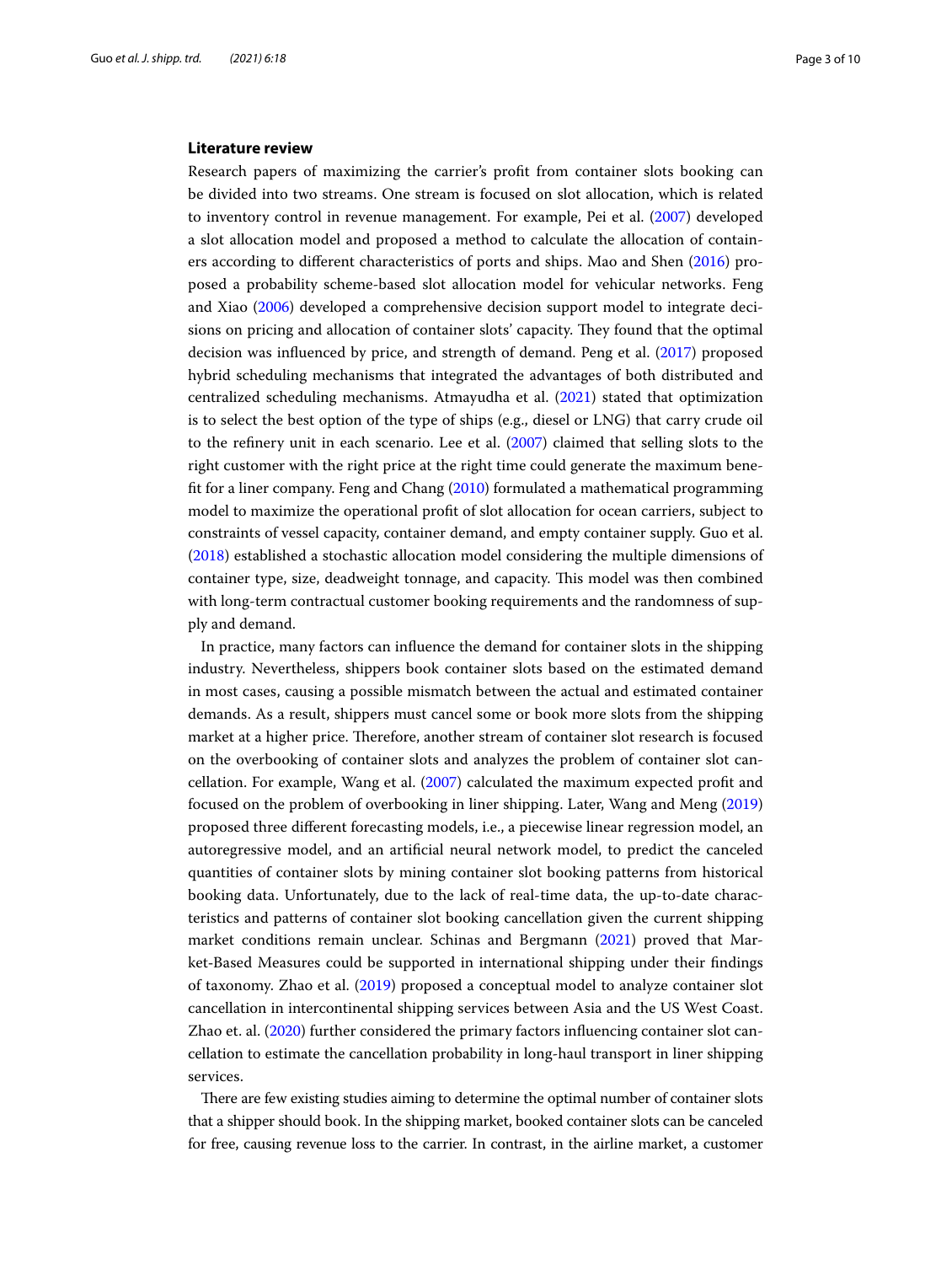pays a high cancellation fee if it cancels a booked seat due to personal reasons. Potentially, carriers can use a similar strategy to decrease the cancellation rate. Therefore, this study aims to determine the optimal order quantity of container slots for the shipper and the maximum proft for the carrier.

### **Model**

We use q to denote a shipper's real demand where q is a random variable and has a uniform distribution in  $(0, 1)$ . We use x to denote the booked slots, and x is a decision variable for the shipper and has a uniform distribution in  $(0, 1)$ . The shipper's demand is unknown; therefore, there are three cases of the actual and the booked quantity of container slots presented as follows.

(a) If  $q \lt x$ , the shipper books more container slots from the carrier than it really needs. Thus, the shipper needs to cancel  $q - x$  slots. Note that the reservation fee is non-refundable in this case.

(b) If  $q = x$ , the number of booked slots matches the actual demand. As this case is rare in practice because the numbers of  $q$  and  $x$  are several tens or even several hundreds, we do not consider it in this study.

(c) If  $q > x$ , the shipper books fewer container slots from the carrier than it really needs. Therefore, the shipper needs to obtain  $x - q$  more slots from the shipping market. In order to transport the cargo to the destination port on time, the shipper needs to fnd container slots in a limited time, and such urgent demand leads to the growth of the container slot booking fee as a consequence. Thus, the market price for a slot is higher than the price provided by the carrier (Sofreight [2020](#page-8-19)).

We further define some parameters to calculate the shipper's cost. We use  $\theta$  (USD) to represent the reservation fee of each slot booked. We assume that the transportation fee of each container slot is  $\alpha$  (USD) offered by the carrier and  $\alpha > \theta$ , and the market price of each slot is  $\beta$  (USD). As the price for the x container slots are decided by both the carrier and the shipper and is lower than the market price, we have  $\beta > \alpha$ . Therefore, a shipper's cost includes two parts, the reservation fee and transportation fee.

We start by calculating the cost of the shipper in the first case where  $x > q$ . In this case, the shipper books more container slots than the actual demand and the carrier only transports  $q$  containers. Therefore, the total cost of the shipper includes the transportation fee for q container slots and the reservation fee for  $x - q$  container slots.

We denote by  $C_1$  the total cost in the first case. The objective function can be formulated as follows:

$$
C_1 = \alpha q + \theta(x - q). \tag{1}
$$

We then calculate the shipper's cost in the case where  $x < q$ , which means that the shipper needs to book  $q - x$  more container slots from the shipping market with price  $\beta$ . We denote by  $C_3$  the total cost of the shipper in this case, and the total cost can be formulated as follows:

$$
C_3 = \alpha x + \beta (q - x). \tag{2}
$$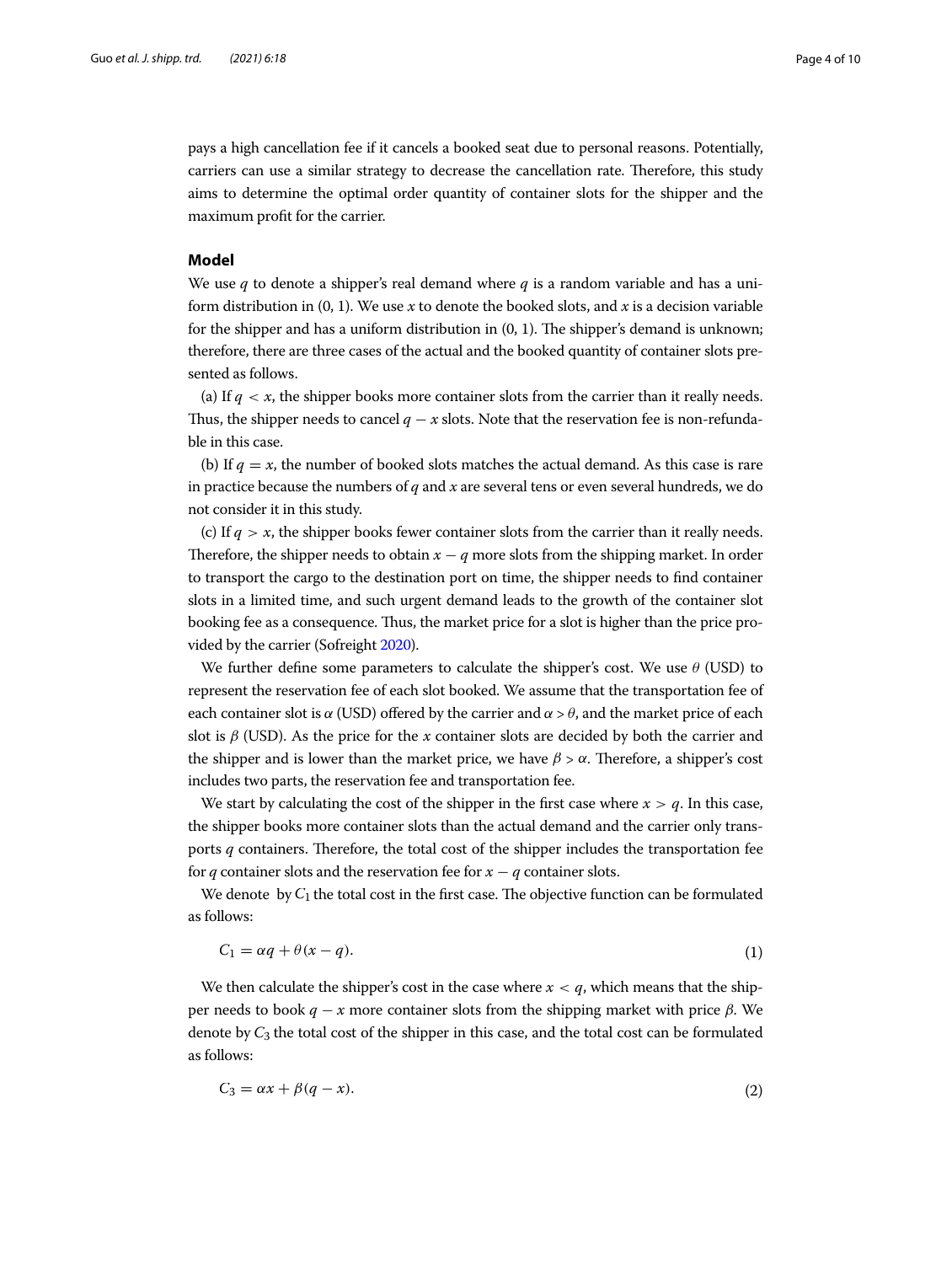#### **The shipper's optimal order quantity**

The problem of finding a shipper's optimal order quantity is an instance of the newsvendor problem. The newsvendor or newsboy problem, also called a single-period inventory management problem, is an inventory management model that seeks to identify an optimal order quantity to maximize the expected proft in a period (Khouja [1999](#page-8-20); Qin et al.  $2011$ ). The key insights stemming from the analysis of this newsvendor problem have a broad range of application in managing inventory decisions in many industries, such as hospitality, airline, and fashion goods. Therefore, this study applies the newsvendor model to determine the optimal order quantity of container slots for a shipper.

At the beginning of a single period, the shipper is interested in determining the optimal order quantity of container slots, denoted by  $x^*$ . The shipper's booking demand is assumed to be stochastic and characterized by a random variable  $x$  with the probability density function as  $f(x)$  and the cumulative distribution function as  $F(x)$ . The carrier is assumed to operate with sufficient capacity and no capacity restrictions and zero lead time of supply. Therefore, the order placed by the shipper from the carrier at the beginning of a period is immediately fulfilled. The sales of the container slots occur during or at the end of a period. Tus, the actual cost at the end of the period for the shipper is

$$
C = \begin{cases} \alpha q + \theta(x - q), q < x; \\ \alpha x + \beta(q - x), q > x. \end{cases} \tag{3}
$$

As the demand is not realized at the beginning of the period, the shipper cannot observe the actual cost. Hence, a normal approach to analyzing the problem is to allow the shipper to make the optimal decision on ordering quantity at the beginning of the period to maximize the carrier's expected total proft. Tus, the total expected proft for the carrier can be formulated as follows:

$$
E(C) = \int_{0}^{x} [\alpha q + \theta(x - q)] f(q) dq + \int_{x}^{1} [\alpha x + \beta(q - x)] f(q) dq
$$
  
=  $\theta x + \beta + (\beta - \alpha + \theta) \int_{0}^{x} q f(q) dq + (\beta - \alpha + \theta) \int_{x}^{1} x f(q) dq$  (4)

Next, by calculating the partial derivative of the expd profit for  $x$ , we obtain

$$
\frac{\partial E(C)}{\partial \theta} = \theta + (\beta - \alpha + \theta) \left[ xf(x) + \int_x^1 f(q) dq + xf(x) \right]
$$
  
=  $\theta + (\beta - \alpha + \theta)(1 - x).$  (5)

Therefore, by setting  $\partial E(C)/\partial \theta = 0$ , we can obtain the optimal order quantity  $x^*$  as follow:

$$
x^* = \frac{\beta - \alpha}{\beta - \alpha + \theta}.\tag{6}
$$

#### **The carrier's maximum proft**

In this study, we assume that the carrier's marginal cost is 0, and thus the carrier's profit equals the shipper's cost. We denote  $P$  by the carrier's profit. As we have found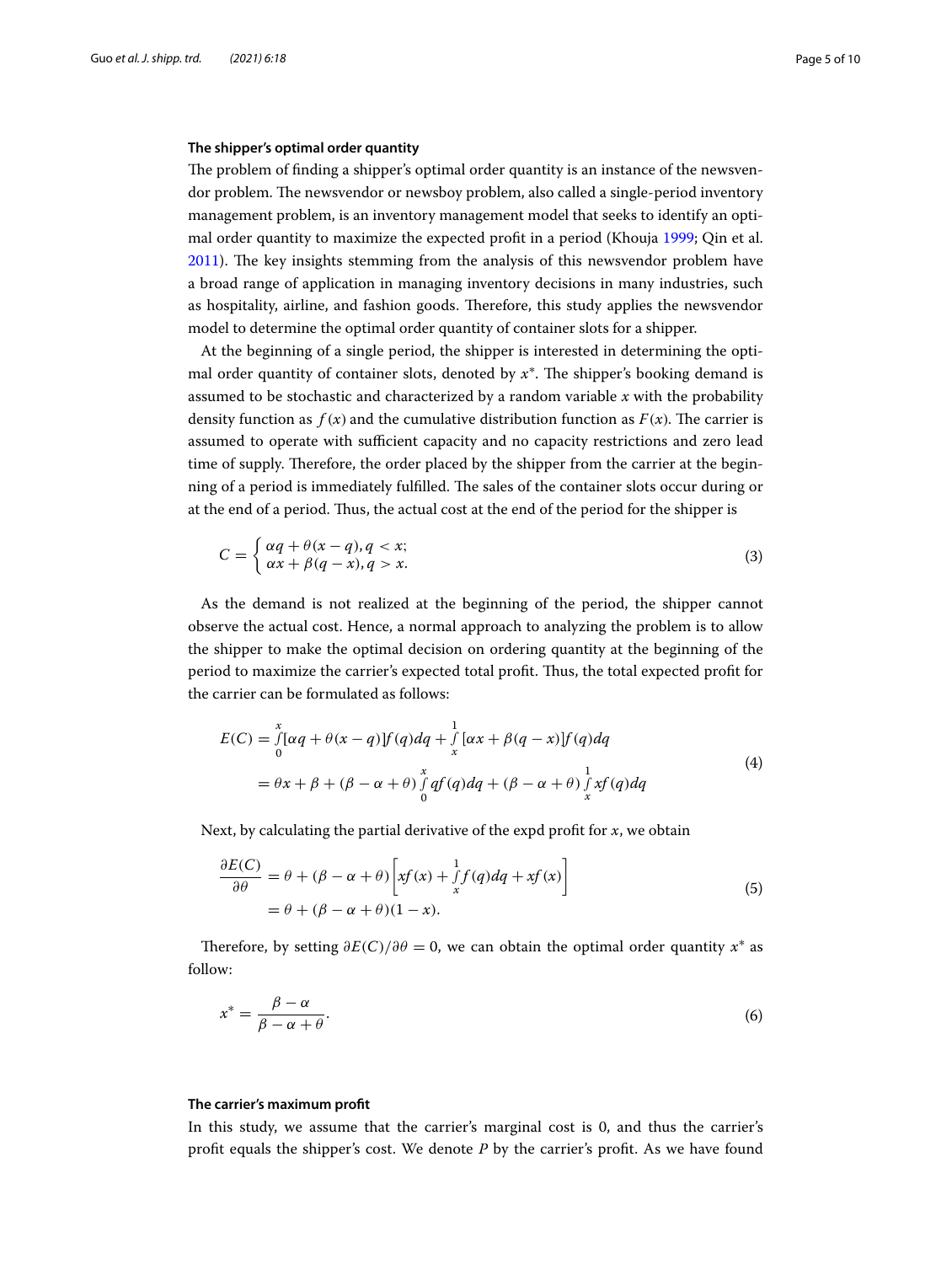the optimal order quantity  $x^*$ , we can use  $x^*$  to substitute the carrier's profit function. Accordingly, we have

$$
P = \begin{cases} \alpha q + \theta (x^* - q), q < x^*; \\ \alpha x^*, q > x^*. \end{cases}
$$
\n
$$
(7)
$$

We need to find the optimal values of  $\theta$  and  $\alpha$  to maximize the carrier's profit. In doing so, we first find the carrier's expected profit denoted by  $E(P)$ . Next, we can obtain the objective function as follows

<span id="page-5-0"></span>
$$
E(P) = \int_{0}^{x^{*}} [\alpha q + \theta (x^{*} - q)] dq + \int_{x^{*}}^{1} \alpha x^{*} dq
$$
  
=  $\alpha x^{*} - \frac{1}{2} (\alpha - \theta) x^{*2}$   
=  $\frac{\beta - \alpha}{2(\beta - \alpha + \theta)^{2}} [\alpha(\beta - \alpha) + \theta(\alpha + \beta)].$  (8)

Next, we calculate the partial derivative of the expected profit for  $\theta$  as follows

$$
\frac{\partial E(P)}{\partial \theta} = \frac{(\beta^2 - \alpha^2)(\beta - \alpha + \theta)^2 - 2(\beta - \alpha + \theta)(\beta - \alpha)[\alpha(\beta - \alpha) + \theta(\alpha + \beta)]}{(\beta - \alpha + \theta)^2}.
$$
\n(9)

The optimal  $\theta^*$  can be found when  $\partial E(P)/\partial \theta = 0$ , and we have the following equation under this condition

$$
(\beta^2 - \alpha^2)(\beta - \alpha + \theta)^2 = 2(\beta - \alpha + \theta)(\beta - \alpha)[\alpha(\beta - \alpha) + \theta(\alpha + \beta)].
$$
 (10)

After solving Eq.  $(10)$ , we have

$$
\theta^* = \beta - \alpha - \frac{2\alpha(\beta - \alpha)}{\alpha + \beta}.
$$
\n(11)

#### **Sensitive analysis**

In this study, parameters such as the reservation fee, the price of container slots ofered by the carrier, and the market price of container slots fuctuate in practice. In this section, we discuss how the reservation fee decided by the carrier and the expected proft of the carrier can be infuenced by changing these parameters though sensitivity analysis. Sensitivity analysis aims to fnd out sensitive factors (e.g., the price of container slots ofered by the carrier, and the market price of container slots) that have an important impact on the indicators (e.g., the optimal booking quantity for the shipper and the expected proft for the carrier), and then analyze and calculate the degree of infuence on the indicators in the problem setting by changing the value of sensitive factors. Therefore, people can judge the risk tolerance of the problem from the results of sensitive analysis. One main shortcoming of sensitive analysis is that it cannot automatically determine the proper range of an uncertainty factor so as to consider the full range of uncertain situations and the probability of change within this range. Consequently, certain risks might be caused to the shipper and the carrier in our problem.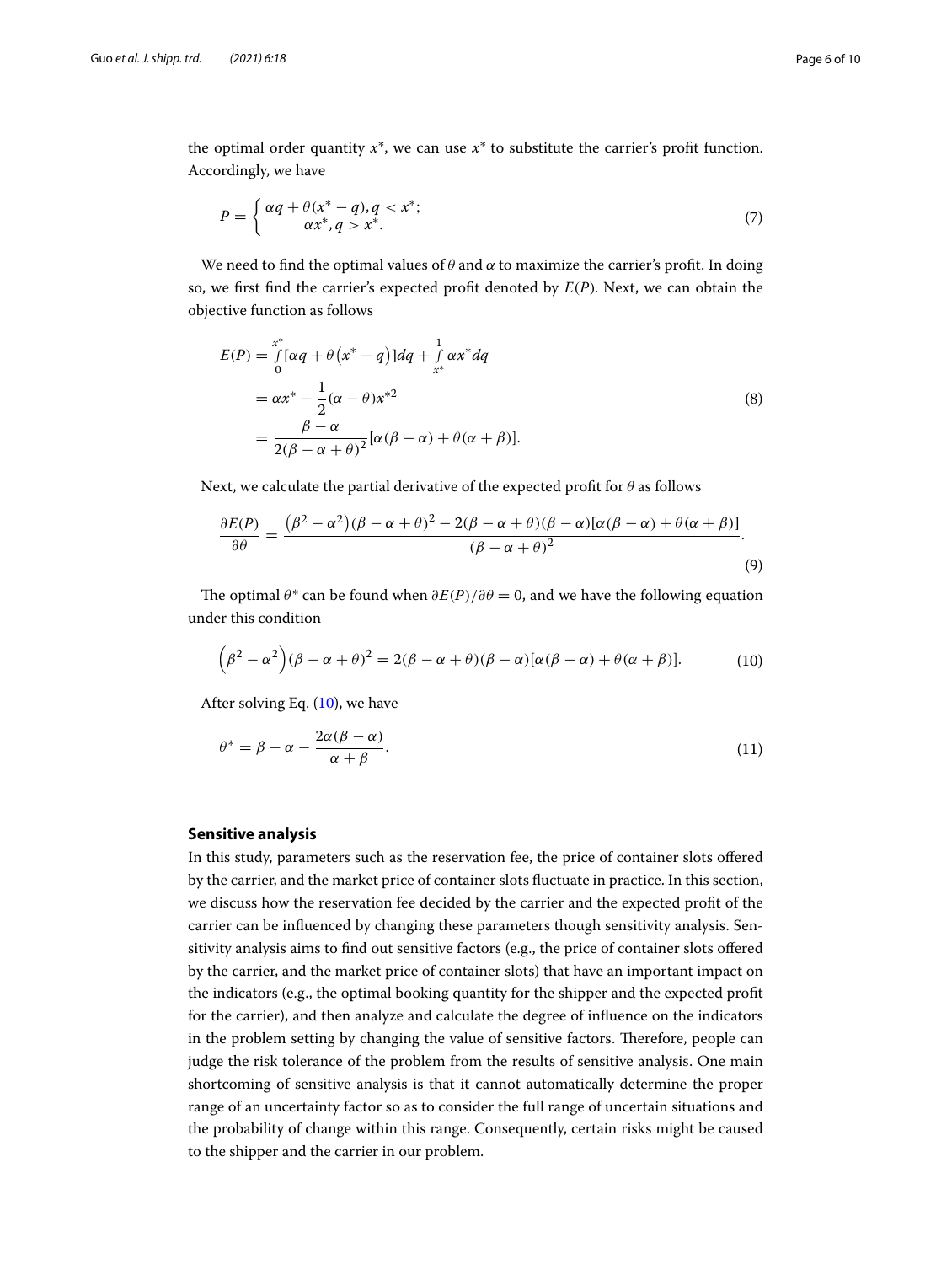

<span id="page-6-0"></span>

<span id="page-6-1"></span>We first discuss how the reservation fee  $(\theta)$  can be influenced by changing a container slot's price offered by the carrier  $(\alpha)$ . We assume that the market price  $(\beta)$  is equal to 1000 USD and set  $\alpha$  in the range of (0.9 $\beta$ ,  $\beta$ ). The results are plotted in Fig. [1.](#page-6-0) It can be seen that the optimal reservation fee decreases and converges to 0 when the value of  $\alpha$  increases and converges to  $\beta$ . The managerial insight generated for carriers is that a lower reservation fee should be set if the difference between  $\alpha$  and  $\beta$  is smaller.

Next, we analyze the impact of the price of one container slot offered by the carrier  $(\alpha)$  on the optimal order quantity  $x^*$  for the shipper. We also set the market price ( $\beta$ ) at 1000 USD and change  $\alpha$  from 900 to 1000 USD and the results are shown in Fig. [2](#page-6-1). It indicates that the optimal order quantity of container slots increases when the price of one container slot ofered by the carrier increases. Tis may be counterintuitive at frst sight. However, a closer examination of Fig. [1](#page-6-0) indicates that when the price of one container slot ofered by the carrier increases, the reservation fee decreases, and their joint efect leads to the increase of the optimal order quantity.

Finally, we consider how the expected proft of the carrier would be infuenced by increas-ing the price of a slot offered by the carrier and the results are shown in Fig. [3.](#page-7-0) It can be seen that the carrier can obtain more profit when the value of  $\alpha$  increases.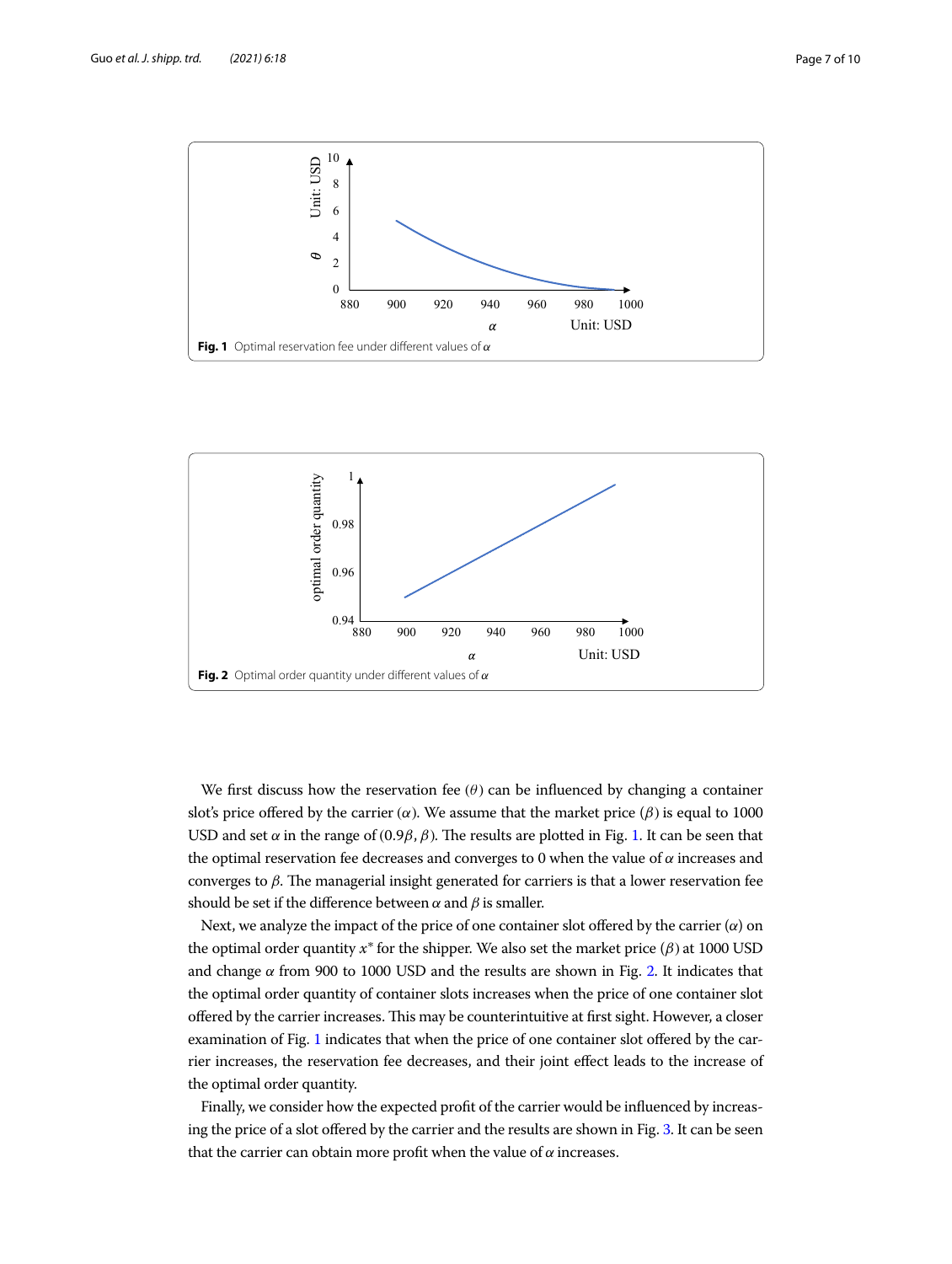

## <span id="page-7-0"></span>**Conclusions and future research directions**

This study makes the first attempt to solve the uncertainty problem in container slots booking that causes risk to the shipper and the revenue loss to the carrier. We frst propose a newsvendor problem to fnd the optimal order quantity of container slots for the shipper. We then calculate the carrier's maximum proft under the shipper's optimal order quantity of container slots. However, most parameters we consider fuctuate in practice. Hence, we assume that the market price is fxed and then discuss its impact on the reservation fee, the optimal order quantity, and the expected proft by increasing the price of one container slot offered by the carrier. This study can help to manage and promote the online container booking systems in the liner shipping industry.

Future studies will focus on the following aspects. First, this paper assumes that the carrier has sufficient capacity. However, there are many factors, e.g., the COVID-19, afecting the capacity of the carrier in actual liner shipping services. As a result, the capacity of container slots might be insufficient, which yields two cases of container slot booking for the shipper, i.e., the booked container slots of the shipper are either equal to or less than the carrier's capacity. Furthermore, as afected by market factors, the actual demand is uncertain. Under this situation, fnding the optimal order quantity of container slots while not exceeding the carrier's capacity is of highly signifcance for the shipper. Hence, future research can consider the optimal order quantity of the shipper under insufficient capacity of container slots.

Second, only one shipper is considered in this paper. As many shippers demand container slots from the shipping market, future research can consider more complex situations with one carrier and more shippers to fnd the maximum expected proft for the carrier while considering the shippers' decisions. In the situation with one carrier and more shippers, two cases can be considered to calculate the maximum expected proft for the carrier. In the frst case, all container slots in the capacity have been booked by those shippers. In the second case, there is surplus of the carrier's capacity. Then, the carrier's expected profit should be calculated under each of the two cases.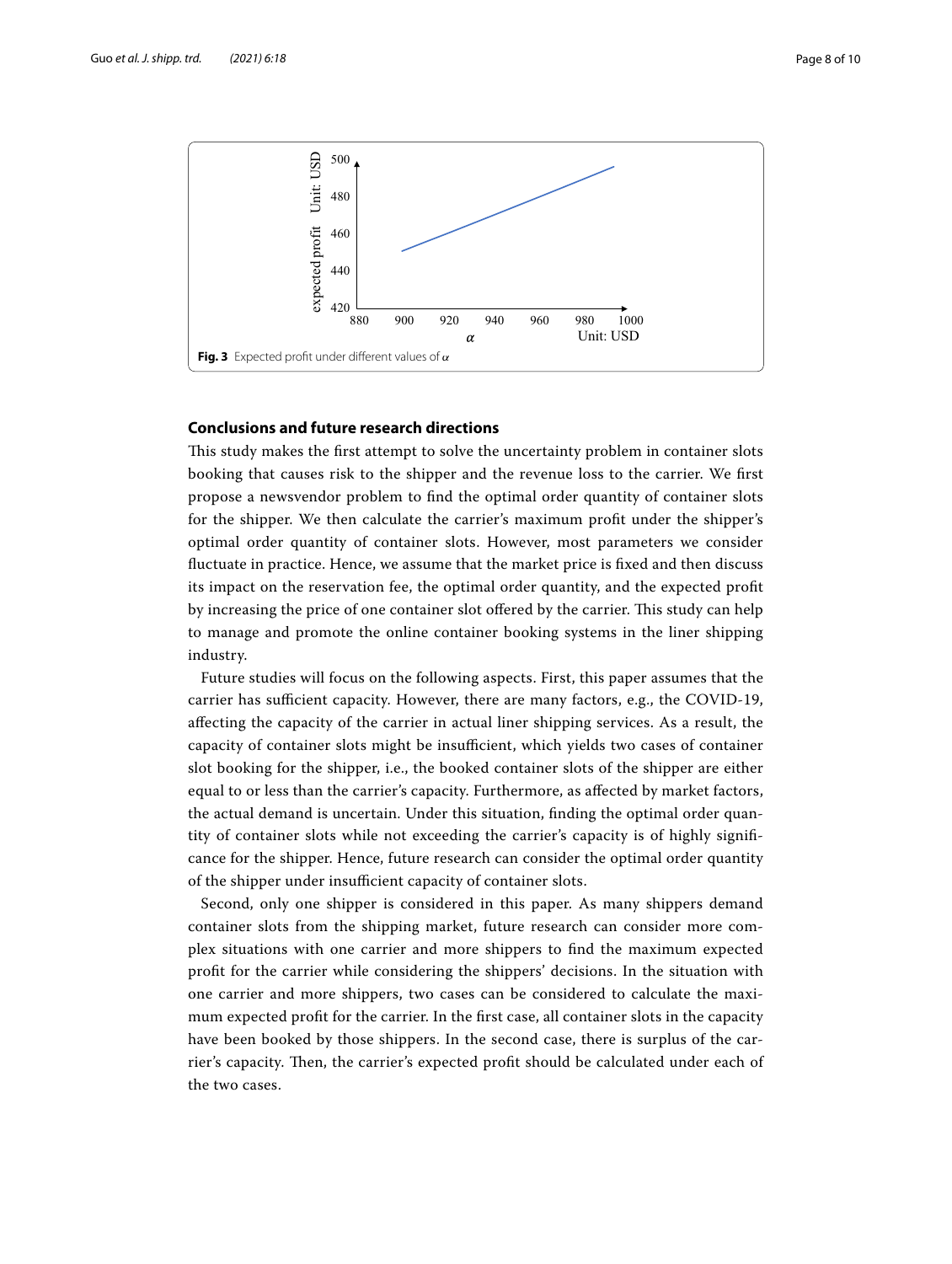#### **Acknowledgements**

We thank the editor for handling our manuscript and the constructive comments from the editor and two anonymous reviewers. The article processing charge of this article is supported by China Merchants Energy Shipping.

#### **Authors' contributions**

YG: Conceptualization, Methodology, Software, Validation, Formal analysis, Investigation, Visualization, Writing—original draft. RY: Supervision, Conceptualization, Writing—review & editing. HW: Supervision, Conceptualization, Methodology, Writing—review & editing, Supervision.

**Funding**

Not applicable.

**Availability of data and materials**

Not applicable.

#### **Declarations**

**Competing interests**

Not applicable.

Received: 27 September 2021 Accepted: 18 October 2021 Published online: 29 October 2021

#### **References**

<span id="page-8-1"></span>Alphaliner TOP 100/12 Aug 2021. Accessed 12 Aug 2021. <https://alphaliner.axsmarine.com/PublicTop100/>

- <span id="page-8-10"></span>Atmayudha A, Syauqi A, Purwanto WW (2021) Green logistics of crude oil transportation: a multi-objective optimization approach. Clean Logist Supply Chain 1:100002
- <span id="page-8-12"></span>Feng CM, Chang CH (2010) Optimal slot allocation with empty container reposition problem for Asia ocean carriers. Int J Ship Transp Logist 2(1):22–43
- <span id="page-8-8"></span>Feng YY, Xiao BC (2006) Integration of pricing and capacity allocation for perishable products. Eur J Oper Res 168(1):17–34
- <span id="page-8-13"></span>Guo D, Du XJ, Wu G (2018) Optimization of multi-dimensional container slot allocation based on joint dispatch and mutual renting. In: 2018 Chinese control and decision conference, pp 6155–6160. [https://ieeexplore.ieee.org/abstr](https://ieeexplore.ieee.org/abstract/document/8408210) [act/document/8408210](https://ieeexplore.ieee.org/abstract/document/8408210)
- <span id="page-8-4"></span>Johnson T (2020) Reliability on the spot. Accessed 20 July 2021. [https://www.maersk.com/news/articles/2020/02/20/relia](https://www.maersk.com/news/articles/2020/02/20/reliability-on-the-spot) [bility-on-the-spot](https://www.maersk.com/news/articles/2020/02/20/reliability-on-the-spot)
- <span id="page-8-20"></span>Khouja M (1999) The single-period (newsvendor) problem: literature review and suggestions for future research. Omega 27(5):537–553

<span id="page-8-5"></span>Lam JSL, Zhang XN (2019) Innovative solutions for enhancing customer value in liner shipping. Transp Policy 82:88–95

- <span id="page-8-11"></span>Lee LH, Chew EP, Sim MS (2007) A heuristic to solve a sea cargo revenue management problem. Or Spectrum 29(1):123–136
- <span id="page-8-7"></span>Mao, Y. W., Shen, L. F. (2016) p-persistent scheme for slot allocation in vehicular networks. In: 2016 83rd IEEE vehicular technology conference, pp 1–5. <https://ieeexplore.ieee.org/abstract/document/7504429>
- <span id="page-8-2"></span>Panova YL, Tan A, Hilmola OP, Puvindran MH, Xu HS, Li WD (2019) Evaluation of e-commerce location and entry to China– implications on shipping and trade. J Ship Trade 4(1):1–25
- <span id="page-8-6"></span>Pei S, Fu M, Lu J, Sun J (2007) A study on container allocation on shipping routes for liner companies. In: 2007 international conference on service systems and service management, pp 1–6. [https://ieeexplore.ieee.org/abstract/docum](https://ieeexplore.ieee.org/abstract/document/4280241) [ent/4280241](https://ieeexplore.ieee.org/abstract/document/4280241)
- <span id="page-8-9"></span>Peng, J. L., Li, X., Liang, Y. N., Zhang, Y. (2017). Research and analysis of slot allocation strategy for hybrid resource scheduling in wireless multi-hop cooperative networks. In: 2017 2nd IEEE advanced information technology, electronic and automation control conference, pp 1709–1713. <https://ieeexplore.ieee.org/abstract/document/8054305>

<span id="page-8-0"></span>Psaraftis HN (2021) Shipping decarbonization in the aftermath of MEPC 76. Clean Logist Supply Chain 1:100008

- <span id="page-8-21"></span>Qin Y, Wang RX, Vakharia AJ, Chen YW, Seref M (2011) The newsvendor problem: review and directions for future research. Eur J Oper Res 213(2):361–374
- <span id="page-8-16"></span>Schinas O, Bergmann N (2021) Emissions trading in the aviation and maritime sector: fndings from a revised taxonomy. Cleaner Logist Supply Chain 1:100003
- <span id="page-8-19"></span>Sofreight (2020) Accessed 20 July 2021. [https://www.sofreight.com/news\\_49604.html](https://www.sofreight.com/news_49604.html)
- <span id="page-8-3"></span>Wagner S (2019) Maersk introduces Maersk Spot, a new fully online product that simplifes the buying process for customers. Accessed 25 July 2021. [https://www.maersk.com/news/articles/2019/06/25/maersk-intro](https://www.maersk.com/news/articles/2019/06/25/maersk-introduces-maersk-spot) [duces-maersk-spot](https://www.maersk.com/news/articles/2019/06/25/maersk-introduces-maersk-spot).
- <span id="page-8-15"></span>Wang YD, Meng Q (2019) Integrated method for forecasting container slot booking in intercontinental liner shipping service. Flex Serv Manuf J 31(3):653–674
- <span id="page-8-14"></span>Wang X, Zhang R, Yin M (2007) An application of slots overbooking in enlarging of container ships. J Shanghai Jiaotong Univ 41(2):289–292
- <span id="page-8-17"></span>Zhao H, Meng Q, Wang YD (2019) Exploratory data analysis for the cancellation of slot booking in intercontinental container liner shipping: a case study of Asia to US West Coast Service. Transp Res Part c Emerg Technol 106:243–263
- <span id="page-8-18"></span>Zhao H, Meng Q, Wang YD (2020) Probability estimation model for the cancellation of container slot booking in longhaul transports of intercontinental liner hipping services. Transp Res Part c Emerg Technol 119:968–987